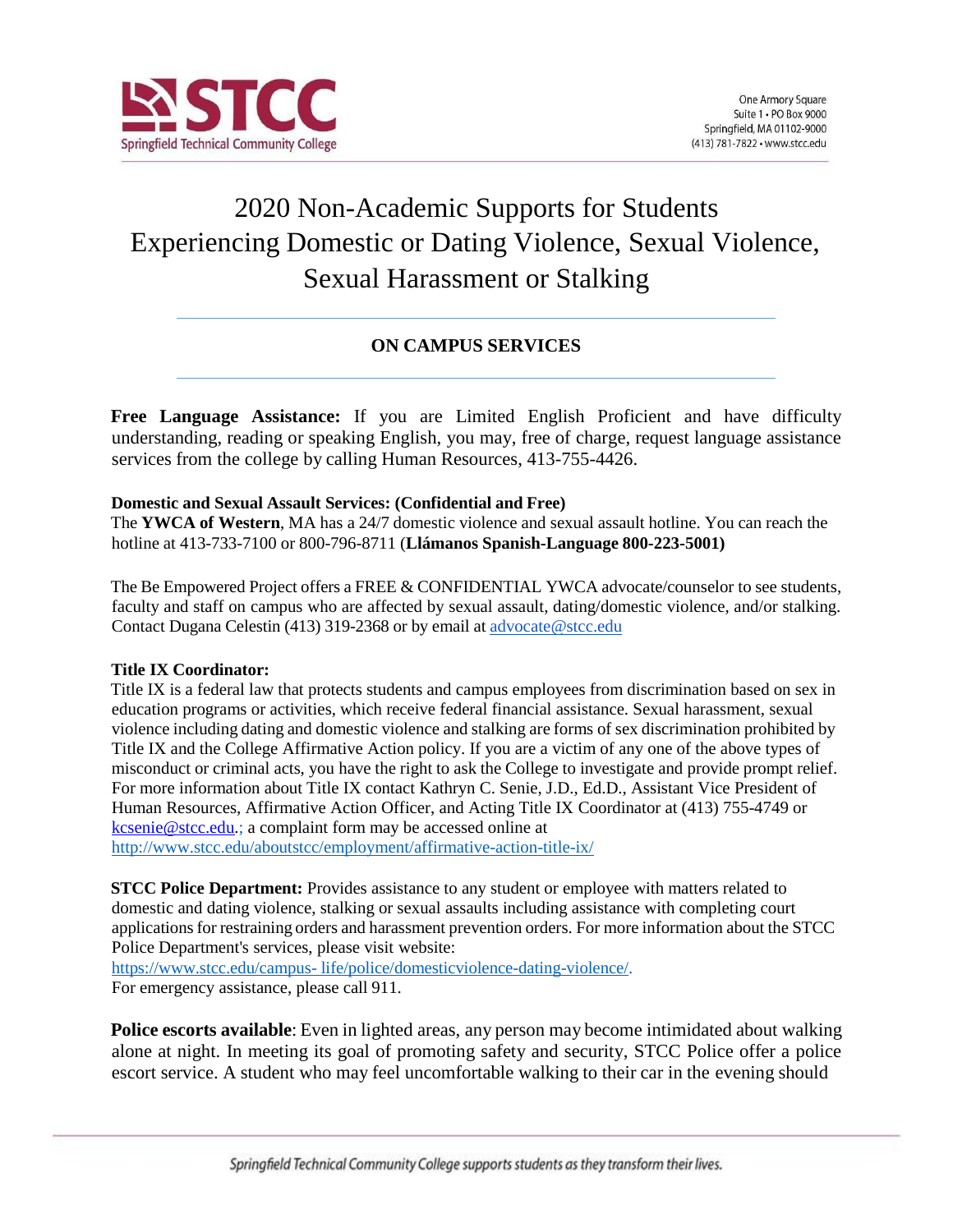

contact the Police at STCC at 755-4220 for a police escort by foot or cruiser to their vehicle. A patrol officer may be able to provide escorts as they are available, services may be limited by campus incidents or emergencies.

**Student Advocacy:** The Dean of Student Affairs Office provides student advocacy and support for all STCC students. We are here to advocate for you and ensure that your college experience is the best it can be. Our services include:

- Conflict resolution
- Debt appeals
- Guidance in judicial and grievance procedures
- Referrals for services both on and off campus

**Contact:** Mary Moriarty-Copeland, Administrative Assistant. mjmoriarty@stcc.edu; 413-755-4078. Ira H. Rubenzahl Student Learning Commons (B19), Second Floor, Suites 261-263, Office hours: Monday - Friday 8 a.m. - 4 p.m.

**Center for Access Services:** Supports are available on campus through the Center for Access Services: <https://www.stcc.edu/resources/personal-support/cas/>

- Grocery Assistance "Ram Cupboard" is an emergency food pantry located in the center.
- Emergency Housing referrals
- Utility Assistance and benefit resources
- Health Insurance information
- Educational Matched Savings Accounts
- Financial Counseling
- Bus tickets, assistance with SNAP applications and fresh produce at local farmers markets
- Referrals to Community Legal Aid, onsite Vista worker available for intakes.
- Referrals to supportive mental health counseling through River Valley Counseling Center

Location: House #7, 413-755-5761, email at [cas@stcc.edu](mailto:cas@stcc.edu)

### **Mental Health Counseling: (Confidential/Insurance Required)**

**River Valley Counseling Center** provides STCC students with increased access to mental health services via on-campus mental health support. River Valley Counseling has an office in the Ira H. Rubenzahl Student Learning Commons (B19). To be eligible, students must carry health insurance. Students identifying a need or desire for personal counseling can be seen by a licensed professional therapist.

Call 413-755-4332 to schedule an initial referral session with David Forton, MS, LMHC, Office of Disability Services.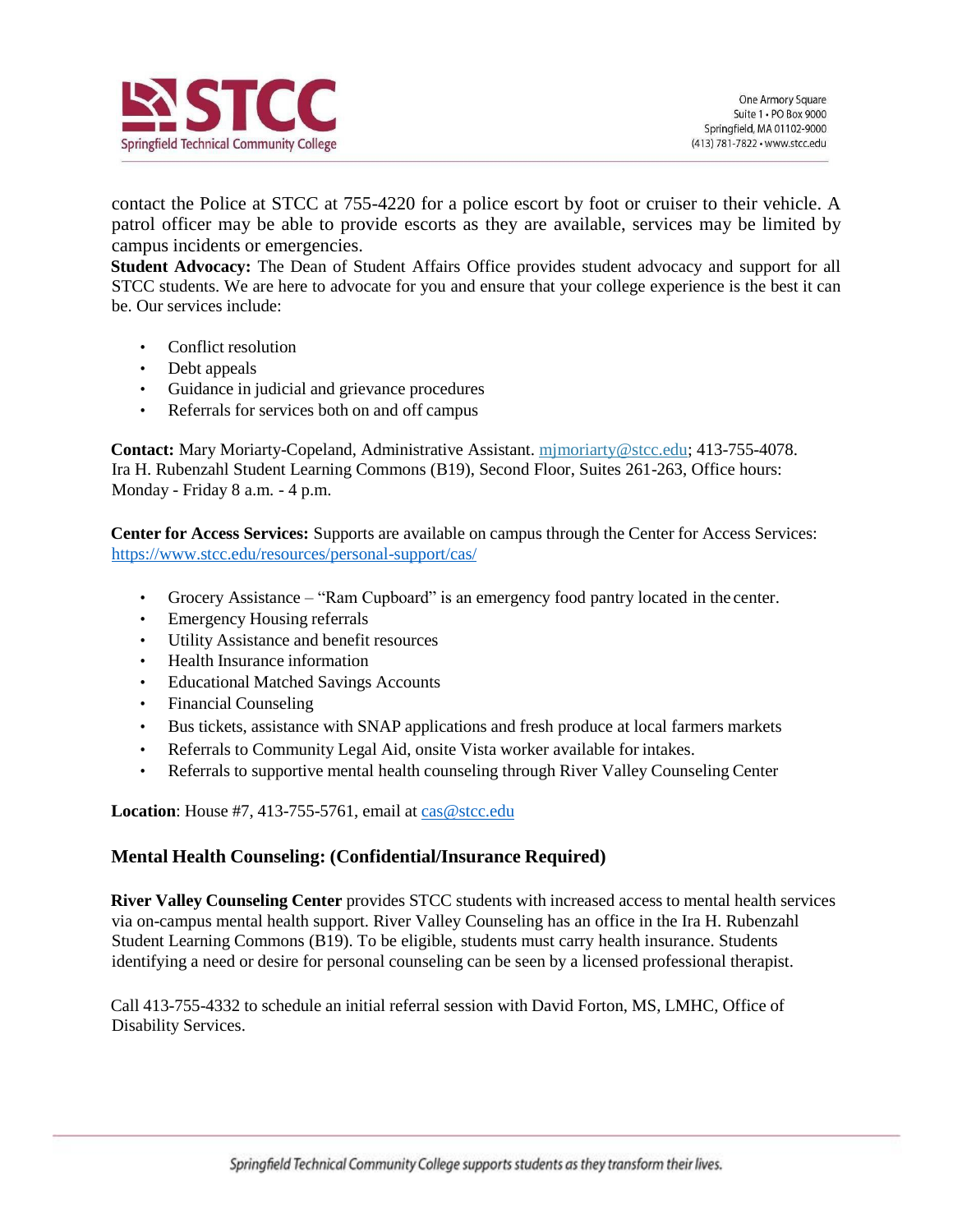

# **OFF CAMPUS CONFIDENTIAL RESOURCES**

#### **Sexual Assault Medical Care (SANE)**

Sexual Assault Nurse Examiners (SANEs) are specially trained and certified professionals skilled in performing quality forensic medical-legal exams. SANEs will document an account of the assault, perform necessary medical exams, testing and treatment, then collect crucial, time sensitive evidence using the Massachusetts. Sexual Assault Evidence Collection Kit. SANE examinations can be completed at the following area hospitals:

\*\*Please note, a SANE is called after one is checked into the hospital\*\*

**Baystate Medical Center**, 759 Chestnut Street, Springfield, MA 01199, 413-794-0000 **Mercy Medical Center**, 271 Carew Street, Springfield, MA 01102, (413) 748-9000 Website: [www.mercycares.com](http://www.mercycares.com/)

### **Other Rape Crisis Centers (outside of Hampden County)**

To learn about Rape Crisis Centers in different counties in MA, please visit the following site: [https://www.janedoe.org/find\\_help/](https://www.janedoe.org/find_help/)

## **Community Base Crisis Mental Health Services – Confidential 24- Hour Crisis Response (harm to self or others)**

**Behavioral Health Network (BHN)** provides 24-hour crisis interventions to children, youth and adults who experience mental health or addiction crises. BHN CRISIS LINE: (**413) 733-6661** in the Springfield area; (**413) 568-6386** in the Westfield area

**BHN Crisis helps children, youth and adults:** BHN is the Emergency Services Provider (ESP) for the Lower Pioneer Valley of Western Massachusetts. If you are concerned about yourself or a person close to you and the situation is turning into a crisis, we are available to help you 24 hours per day, 365 days per year. Our phone line is always open. BHN has clinicians trained to help children, youth and adults in crisis. We go mobile into the community to help.

**Other ways we offer help:** BHN Crisis may help you access care at lower levels of intensity. BHN operates Community Crisis Stabilization and a short-term (less than 24 hours) non-clinical program called The Living Room.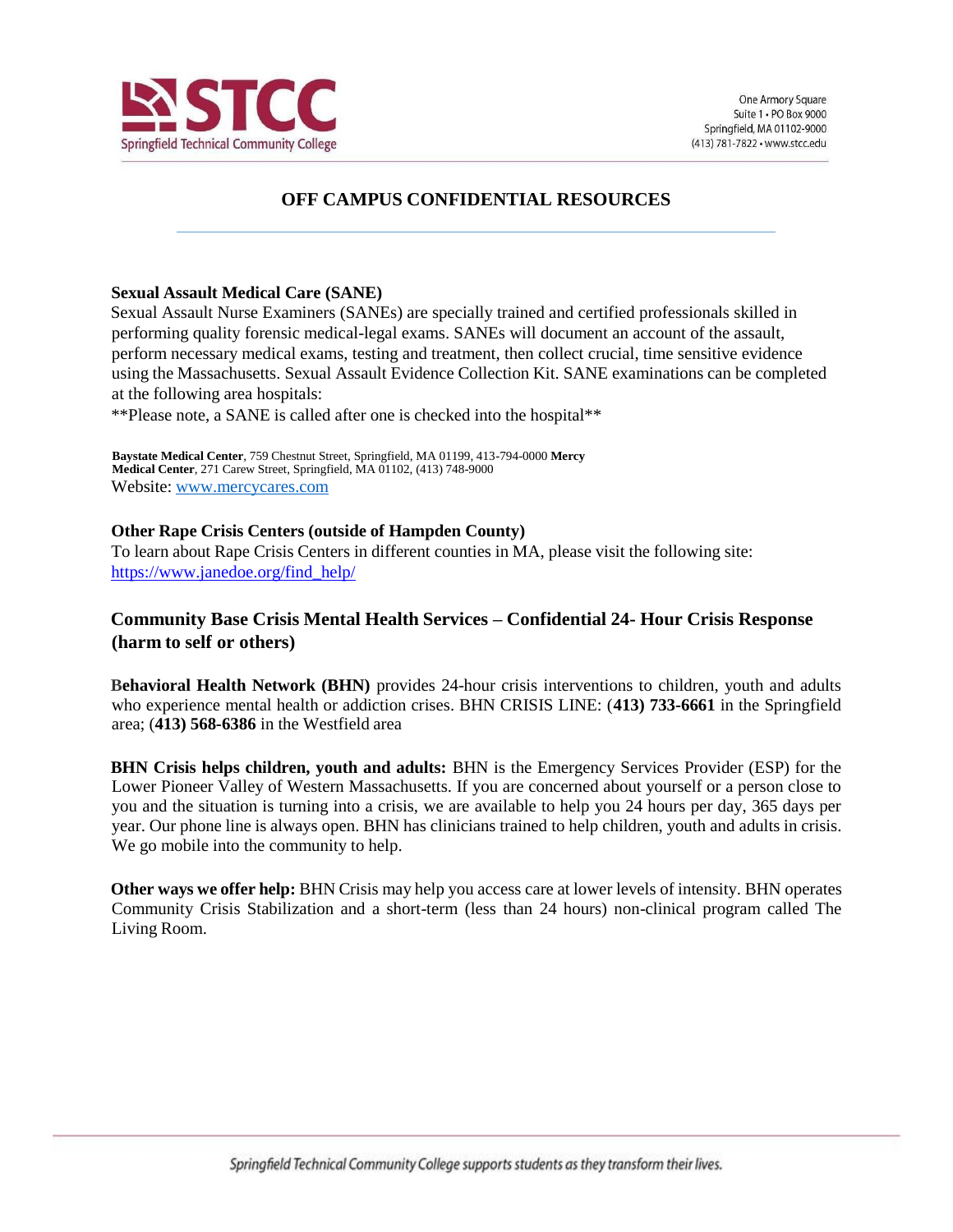

## **LGBTQ+ Support Services:**

**The Network La Red:** The Network/La Red is a survivor-led, social justice organization that works to end partner abuse in lesbian, gay, bisexual, transgender, BDSM, polyamorous, and queer communities. Rooted in anti-oppression principles, our work aims to create a world where all people are free from oppression. We strengthen our communities through organizing, education, and the provision of support services. For more information, please visit their website: [http://tnlr.org/en/.](http://tnlr.org/en/)

The Network/La Red's 24-hour hotline provides confidential emotional support, information, and safety planning for lesbian, gay, bisexual, queer and/or transgender (LGBQ/T) folks, as well as folks in SM/kink and polyamorous communities who are being abused or have been abused by a partner.

### **HOTLINE**

Voice: 617-742-4911 Toll-Free: 800-832-1901 TTY: 617-227-4911

**Fenway Health's Violence Recovery Program:** Fenway's Violence Recovery Program (VRP) provides counseling, support groups, advocacy, and referral services to Lesbian, Gay, Bisexual and Transgender (LGBT) victims of bias crime, domestic violence, sexual assault, and police misconduct. The Violence Recovery Program at Fenway Health exists:

- To provide services to LGBT victims who have experienced interpersonal violence as well as information and support to friends, family, and partners of survivors. Services include counseling,support groups. Advocacy, documentation and reporting, and training/education.
- To raise awareness of how LGBT hate crime and domestic violence affects our communities through compiling statistics about these crimes
- To ensure that LGBT victims of violence are treated with sensitivity and respect by providing trainings and consultations with service providers and community agencies across the state

**TO BECOME A NEW PATIENT:** 617.927.6202, <https://fenwayhealth.org/care/behavioral-health/violence-recovery/>